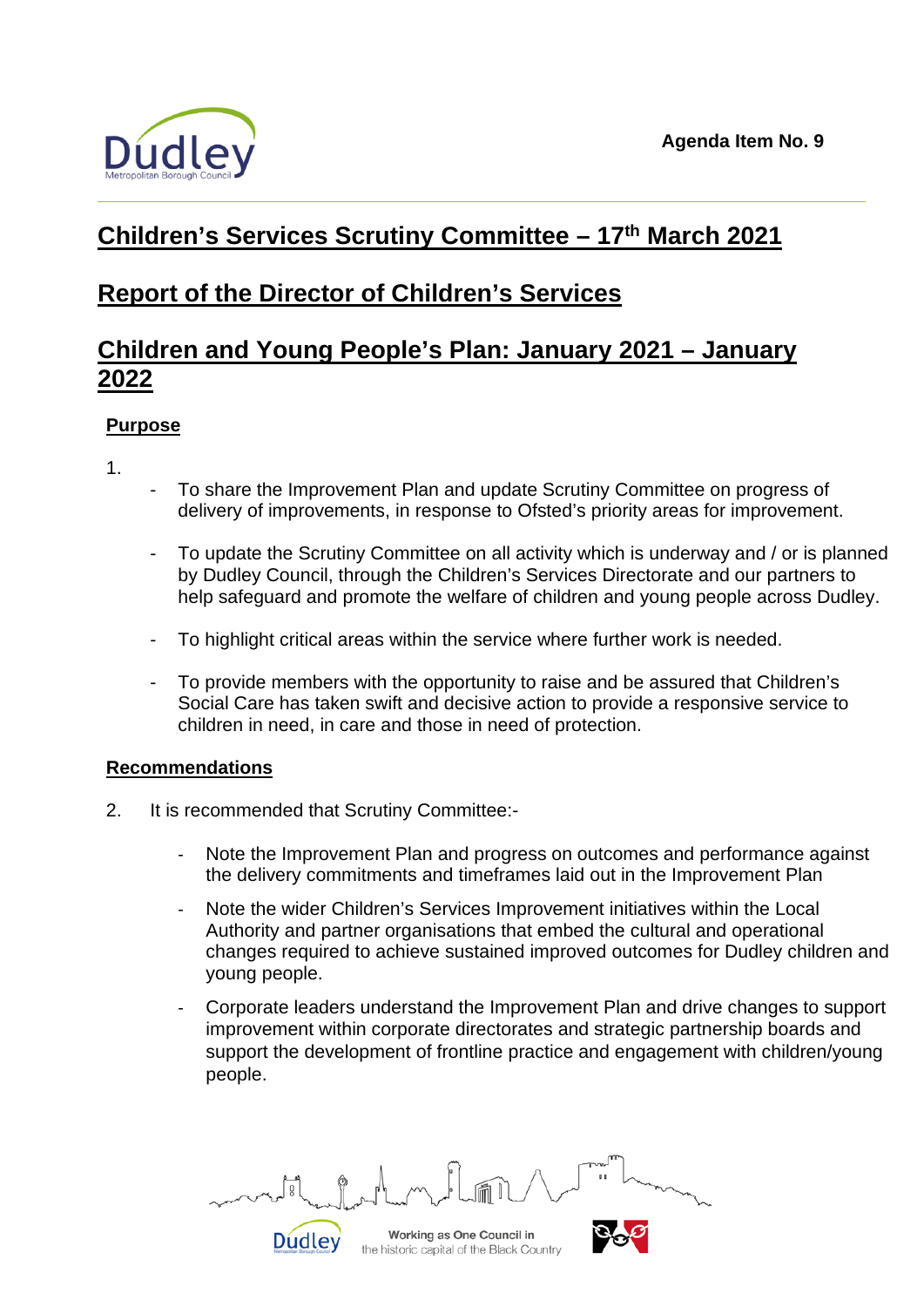## **Background**

3. The Improvement Plan has been developed following the Ofsted Focused Assurance Visit undertaken in October 2020, with a focus on how Dudley's Social Care has delivered child-centred practice and care within the context of Covid-19 restrictions.

Furthermore, the Improvement Plan supports the transformational changes taking place including several short term and long-term projects that are planned, which will be delivered over the next 18 months.

Robust arrangements have been put in place to track progress through fortnightly Children's Services Improve Programme (CSIP) Project Group sessions which are chaired by the Service Director for Children's Social Care. A progress report is produced to provide updates to the Improvement Board, which meets at 6-weekly intervals.

## **OFSTED Priority Areas for Improvement:**

- 4. Our recent Ofsted visit provided us with priority areas, which coupled with our own analysis will form our immediate priorities in the Improvement Plan;
	- Priority 1: Leadership
	- Priority 2: Multi-Agency Safeguarding Hub
	- Priority 3: Quality of Assessment and Plans
	- Priority 4: Pre-Proceedings Public Law Outline
	- Priority 5: Permanency
	- Priority 6: Education at Key Stage 4 (Children in Care)
	- Priority 7: Case Transition
	- Priority 8: Non-familial abuse and Exploitation
	- Priority 9: Supervision, Quality Assurance and Management Oversight

#### **Improvement Plan – What we have done and plan to do as well as our impact and evidence – Progress so far**

#### 5. **Priority 1: Leadership – What we need to Improve**

**Dudley** 

Instability in the senior leadership team and staff changes throughout the service, have contributed to the drift in the local authority's improvement journey.

### **What Ofsted said**

There are serious weaknesses in many service areas in Dudley. This is because of long-standing instability in the senior leadership team that has led to delays in addressing strategic and practice deficits.

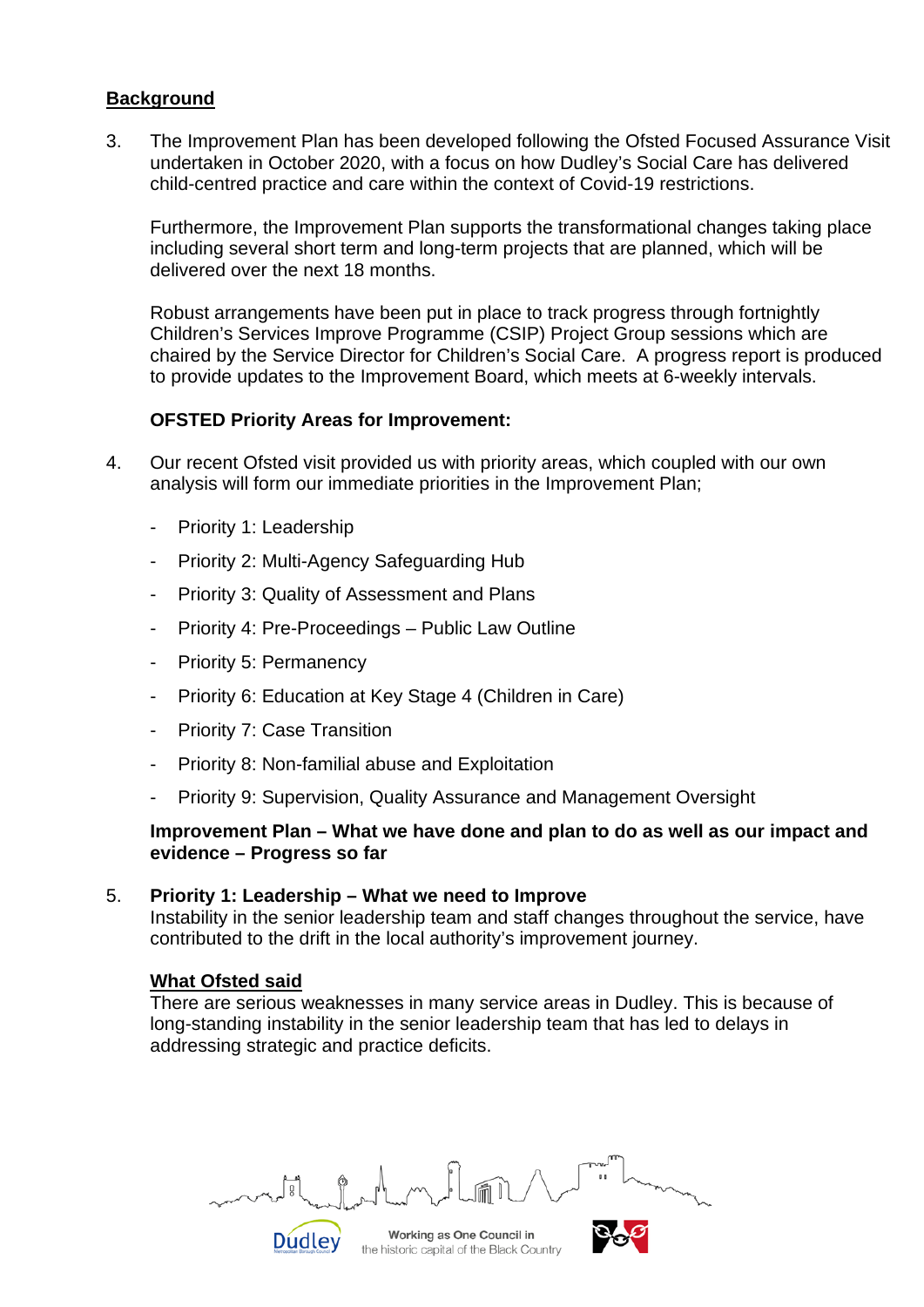## **Our Improvement Plan: Progress so far: What we have done, plan to do and our evidence and impact so far**

- We have appointed a permanent Director of Children's Services (DCS). The DCS commenced employment in Dudley on 22nd February 2021.
- We have appointed permanently to both the Service Director for Children's Social Care and the Service Director for Early Help/Schools and SEND. (October 2020)
- We have an almost permanent establishment in the Senior Leadership Team. We are recruiting to our final Head of Service role, that has been vacant since the end of January 2021. Each Head of service has lead responsibility for the Improvement Plan 9 priority areas.
- We have shared the Improvement Plan with staff in a series of staff workshops. 290 members of staff attended; they now have a greater visibility, understanding and involvement in the improvement journey. Staff have reported a greater understanding of our improvement priorities.
- The Service Director and the Director of the Children's Services continue to meet with staff across the service in 'Time to Talk' sessions, on a monthly basis to ensure that they have a good understanding of any issues that staff face and of what is working well. This will ensure their visibility and that staff feel supported with the tools to do their jobs well.
- We have re-invigorate our Social Work Recruitment Strategy with a plan to increase the number of permanent social workers in the service. At present, 73% of social work staff are permanent. Our objective is to have 85% permanent staff by Quarter 4 (31<sup>st</sup>) March 2022).
- We are also working to ensure that alongside our permanent recruitment, we attract and recruit good, experienced agency staff to ensure that we continue to provide responsive support and help to Dudley children and young people.
- We have put in place robust governance to drive the improvement plan at strategic and operational level.
- We are currently reviewing our panels in order to streamline them and increase their effectiveness. Our objective is to ensure that outcome focussed panels, which make the right decision for our children /young people provide targeted cost-effective supportive packages that effectively match addressed needs.
- Practitioner and management core training, launched by Dudley's Centre for Professional Practice and is now underway with a focus on driving improvement and upskilling staff in all core and priority areas.
- 26 managers ranging from Team Managers, Service Managers across Children's Services will commence management core-skills training.

Our ultimate ambition is to engender within our managers, collective accountability, collaborative working, an understanding of what good looks like and a desire to continually improve our services to children and young people in Dudley.

Working as One Council in the historic capital of the Black Country

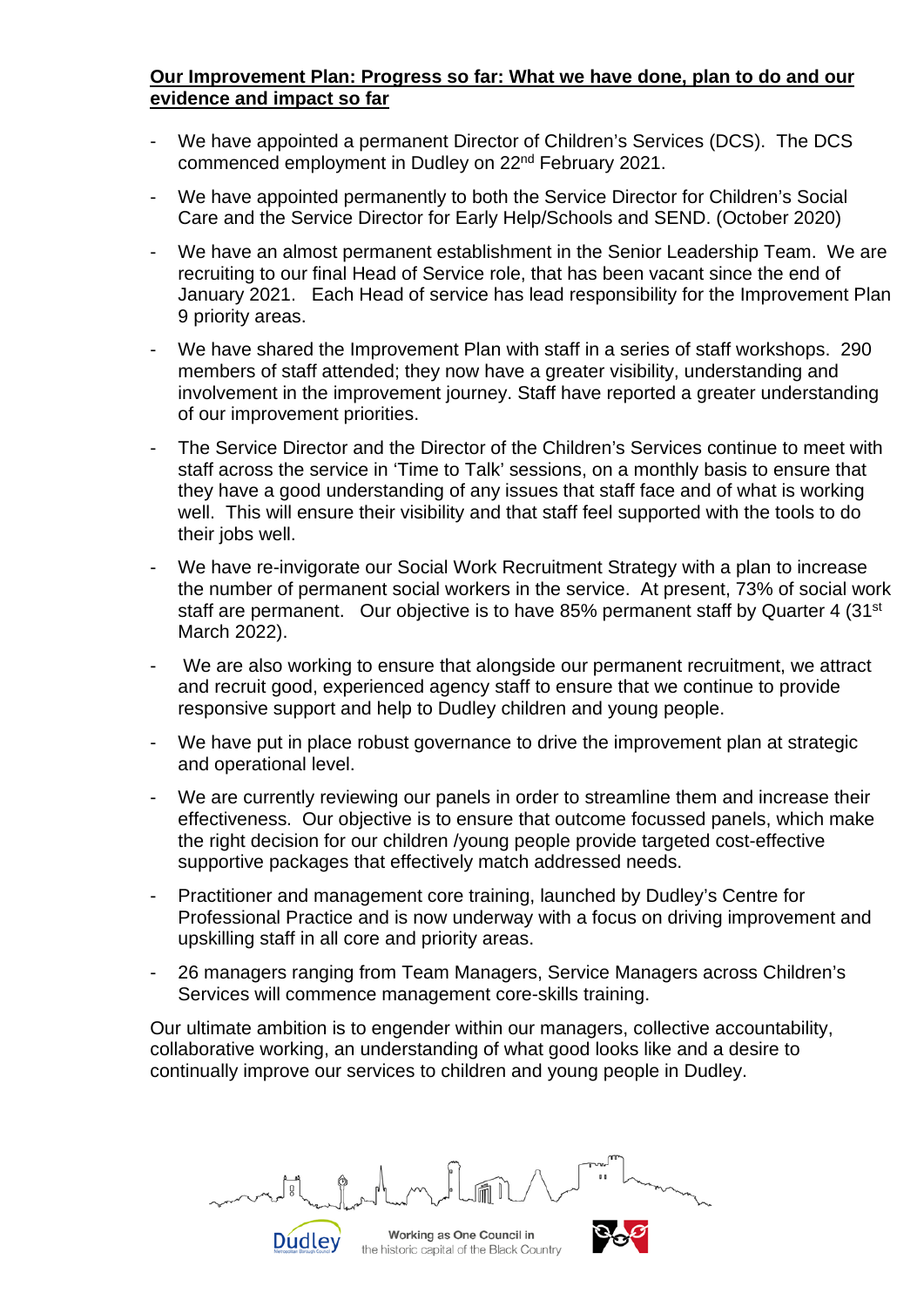6. **Priority 2: Multi-Agency Safeguarding Hub – Strengthening our Front Door: What needs to improve?**

Improve the Timeliness and quality of decision making in the Multi-Agency Safeguarding Hub (MASH)

## **What Ofsted said**

Contacts with children's services are not responded to quickly enough. Decision-making is too slow and not always appropriate in how best to respond to children's needs. The RAG (Red Amber Green) rating system to prioritise children is not effective, meaning that an appropriate, timely response to needs and risks is not routinely achieved.

## **Our Improvement Plan:- Progress so far: What we have done, plan to do and our evidence and impact so far**

- We have recruited a permanent Service Manager for MASH, Emergency Duty Team, Exploitation Hub. Service Manager for Family Solutions has been in post since December 2020.
- Our decision making in MASH is improving on a month to month basis. The percentage of Contacts progressed within one working day was 69% in November 2020. In January 2021 our performance improved to 76%.
- We have put in place regular improvement meetings with the MASH management team utilising a project improvement approach
- We have put in place simplified business processes and developed better understanding of our new systems amongst MASH staff.
- We have completed a baseline audit of approximately 400 September contacts, to identify areas of improvement across contacts from all partner agencies. This was reported to the MASH Strategic Board in December 2020. The findings from the audit have informed the improvement activity and multi-agency training within MASH.
- We have commenced monthly multi-agency audits to enable partners to understand Dudley's thresholds and make good referrals (with consent where appropriate) to enable timely and appropriate response to risks and the support needs of children and young people.

### 7. **Priority 3: What needs to improve?**

Dudley

Improve Quality of Assessments and Child Focused Plans

# **What Ofsted said**

Assessments of children are overly descriptive and do not fully analyse the impact of children's situations on their health and development and longer-term outcomes. The child's voice and lived experiences are captured in assessments but do not always sufficiently influence planning. Child in need and child protection plans are not effective due to the lack of specific, child-focused and time-bound actions. This means that it is difficult for families to understand what changes are required to improve children's circumstances, and what will happen should the changes not be made.

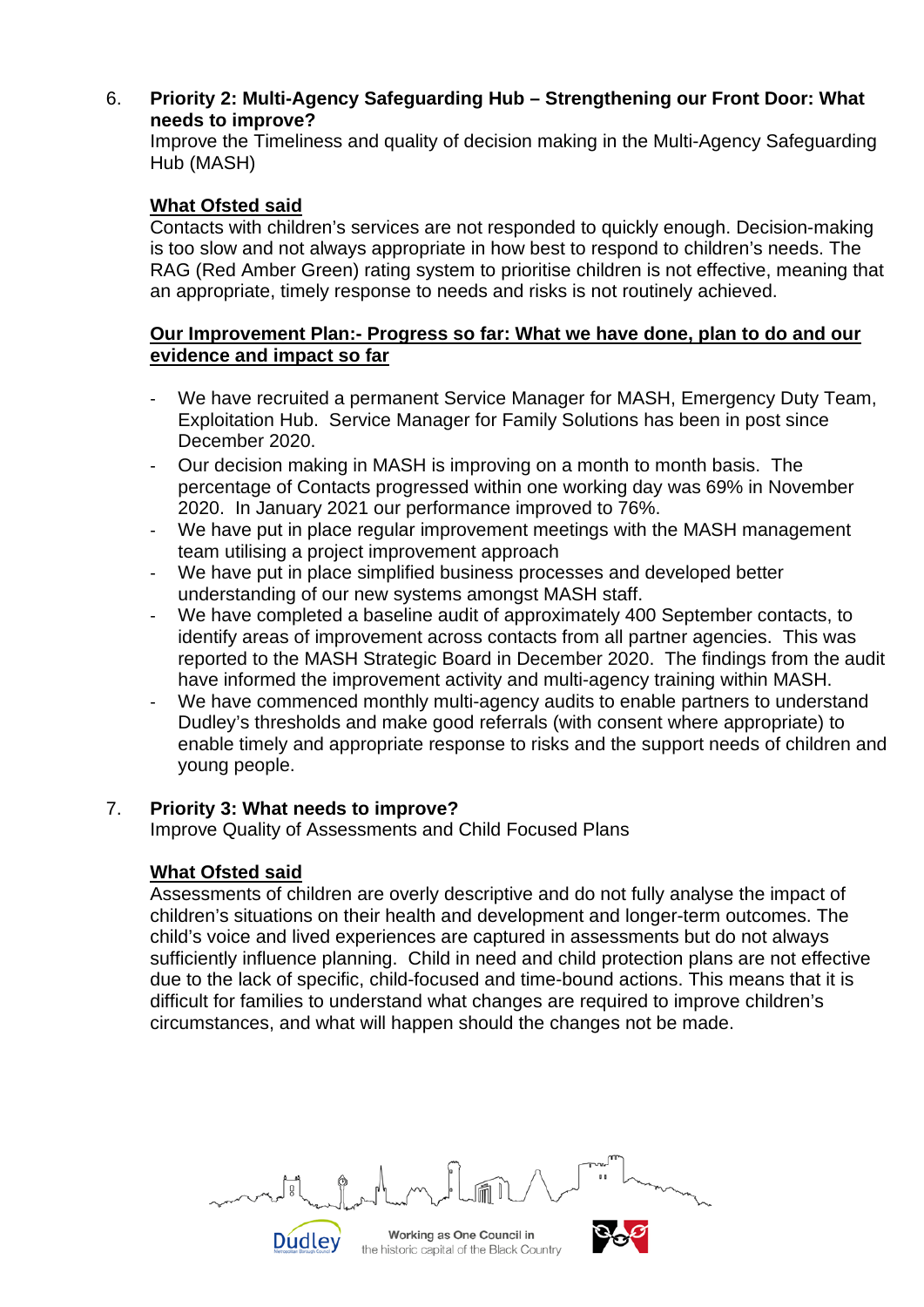## **Our Improvement Plan:- Progress so far: What we have done, plan to do and our evidence and impact so far**

- We have developed a child friendly 'Plan on a Page' for our children in care. Children and young people were involved in development of the plan. The plan is shorter, written in children/young person friendly language, which enables them to understand why they are in care and what we, as Corporate Parents and partner agencies will do to ensure their needs are met. This is now being piloted.
- We have reconfigured the way we measure assessment performance by separating out those resulting from new referrals and those from regular updated assessments. This change will ensure a clearer picture of how we are doing in relation to timely assessment of new and/or known families.
- Our Target for new Assessments authorised in a 45 working day target; 85% in line with stat neighbours.
	- o Target 75% April 2021
	- o Target 80% June 2021
	- o Target 85% August 2021
- We plan to evidence impact on children's experiences, through 'plans' and 'assessment' audits as part of the monthly audit cycle and during Practice Week in March 2021
- Developing SMART Plans' training commenced on 14<sup>th</sup> December 2020. More sessions are available throughout 2021. The right workers will be targeted. 36 social workers, 17% of workforce, have attended 3 workshops on 'SMART Plans' training from 14th December 2020 to 31st January 2021. More training is in place to ensure that 83% of the remaining staff access this much needed training in the next 3 months and all appropriate workers within the next 6 months.
- Assessment and Analysis training has been rolled out, being held on 8<sup>th</sup> & 14<sup>th</sup> January, 9<sup>th</sup> February 22<sup>nd</sup> April and 9<sup>th</sup> June 2021. All appropriate staff will receive this training within the next 6 months. The training cycle will consider the learning from audits
- A full audit programme, covering all 9 priority areas of the Childrens Services Improvement Plan commenced in January 2021.
- Audits of assessments have been undertaken in December 2020 by the Centre for Professional Practice (CPP) team; the learning has been incorporated into the Assessment & SMART Plans Training.
- We will increase the functionality to evidence partner agency involvement in all processes/reviews through our new Liquid Logic system. Partnership involvement will be reported into the Dudley Safeguarding Partnership Children's Group

### 8. **Priority 4: What needs to improve?**

Dudley

Timely application of the Pre-Proceedings stage of the Public Law Outline (PLO)

### **What Ofsted said**

Where the circumstances of children on child protection plans do not improve, they are not considered at legal gateway panel (LGP) soon enough and the pre-proceedings stage

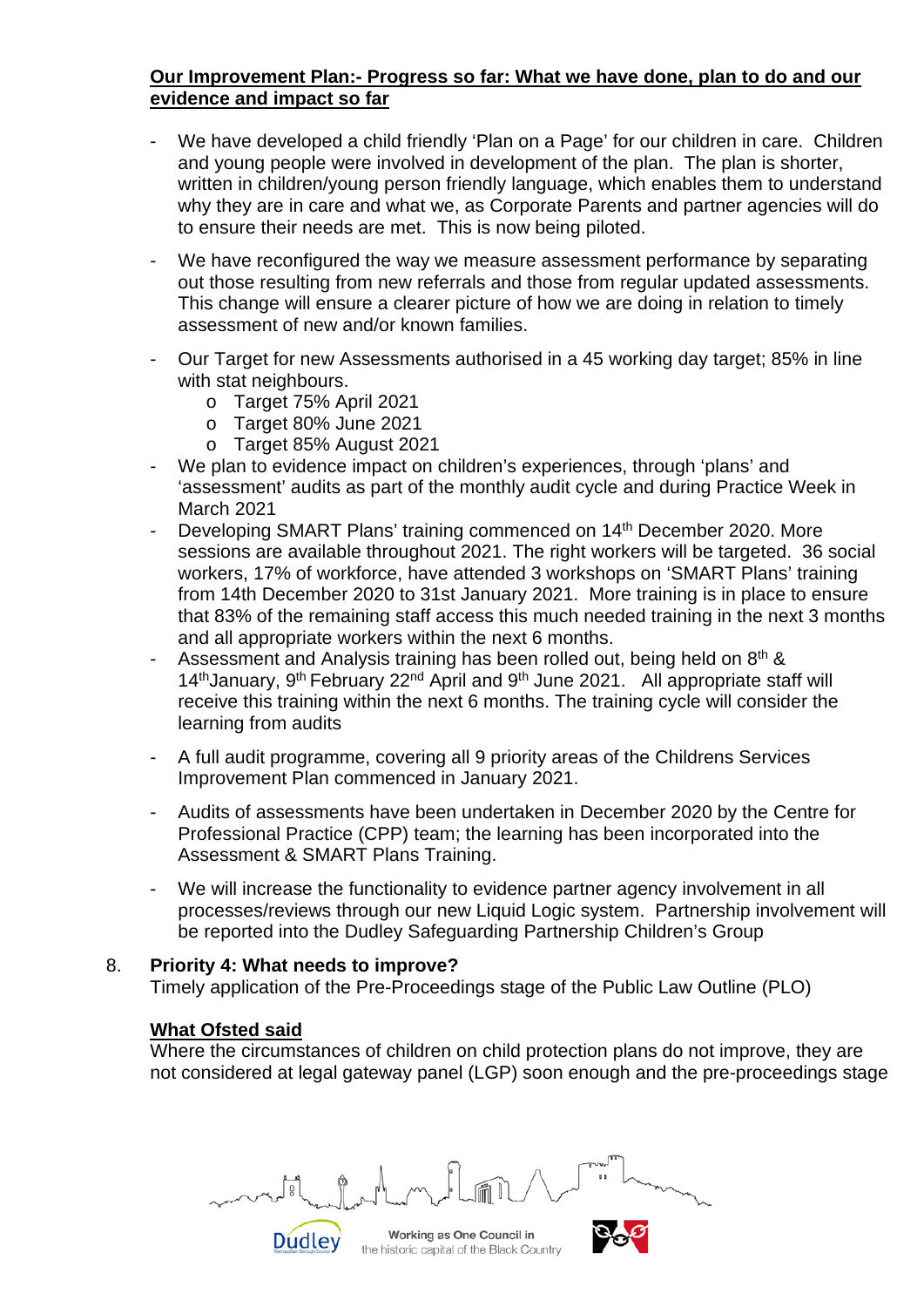of the PLO process is therefore delayed. This means that children are left in situations for significant periods of time where risks are not reduced.

### **Our Improvement Plan:- Progress so far: What we have done, plan to do and our evidence and impact so far**

- The Service Director has chaired Legal Gateway Panel (LGP) on several occasions in November as part of a review of LGP and to identify learning.
- The Court Progression Manager (permanent) is now back in post as of 1st December 2020.
- The Interim Head of Children and Families/Chair of LGP has now incorporated the Family Group Conferencing Coordinator into LGP, as well as having FGC involvement in Child Protection Progress Panel.
- Liquid Logic is now able to track partner agency involvement in child protection core groups. In November 82% of core groups took place within timescales. This was an improvement on the October figure of 75%. We plan to implement robust business intelligence reporting on multi-agency involvement in core groups by 31st March 2021. Timely core groups which include partners with the right experience and skills will drive progression of child protection plans and identify where families should be progressed to pre-proceedings.
- Child Protection Progress Panel began on 12th January 2021. Panel will provide structure around child protection cases at 9+ months, with earlier recognition where pre-proceedings would be appropriate. Out of the 365 children subject to child protection plans in February, 94 have been on CP Plans for 9+ months.
- We have now implemented the pre-proceedings and care proceedings workspace (Public Law Outline) into the Liquid Logic System with a plan to have a robust system tracker by 31st March 2021. This will enable a more robust approach to the visibility and management of pre-proceedings. Number of CYP in pre-proceedings process 7 sibling groups as of February 2021.
- To engender a consistent multi-agency contribution to core groups, leading to more effective child protection plans, we have developed new multi-agency core group guidance – including expectations of all partners. This was shared in February 2021.
- We have completed an audit of 69 unborn (prebirth) children. The findings used to inform the developing PLO pre-birth pathway and training across Children's Services and partner agencies by  $30<sup>th</sup>$  April 2021. This will enable a better understanding and clarity of the pathway, how it works and where to get information from. By end of September 2021 (Quarter 2), impact will be evidenced through staff surveys.

# 9. **Priority 5: What needs to improve?**

Dudley

Prioritising progression of Permanency plans for children where long-term fostering, adoption, special guardianship or reunification will secure the best permanent homes for them.

# **What Ofsted said**

There is insufficient understanding, oversight and grip of permanence planning. Tracking systems are underdeveloped and do not help to effectively support timely decision-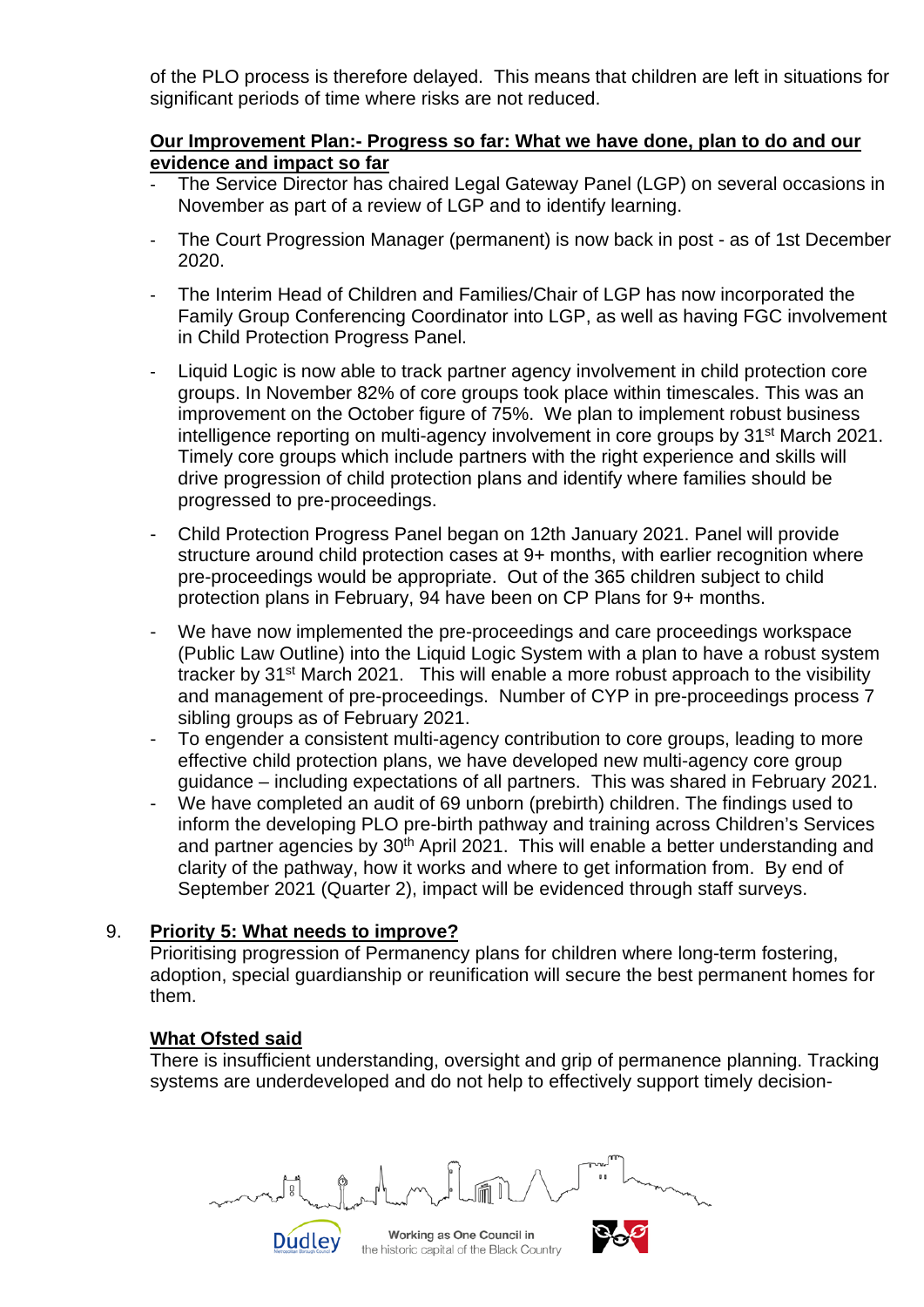making for children on their journey to achieve permanence. This means that many children with a plan for long-term fostering are not being formally matched soon enough. This has delayed family finding and matching timeliness for a small number of children whose plan has been for adoption. The delay in introducing a special guardianship policy and support offer means that too many children remain subject to care orders.

### **Our Improvement Plan:- Progress so far: What we have done, plan to do and our evidence and impact so far**

- Our Permanency Strategy, together with permanency Terms of Reference have been completed; this was shared with all staff across the service in staff workshops – January/February 2021. We now have a structure around the area of permanence for practitioners and their managers to adhere to. This includes strengthened working arrangements with the Regional Adoption Agency (Adoption @ Heart) as well as strengthening the role of the Independent Reviewing Officers (IROs). There are robust arrangements to achieve permanency for existing cohorts of children and any new children, to be well embedded by Quarter 2 (30<sup>th</sup> September 2021). Impact will be evidenced through audit and performance analysis in a Head of Service led Performance Permanence Meeting.
- Our target for permanency planning of children by the 2<sup>nd</sup> Children Looked After Review is 90% by 30<sup>th</sup> April 2021. In December 2021, 71% of children who entered care had permanency plans by their 2<sup>nd</sup> Children Looked After Reviews.
- Within Practice Week in December 2020, training was delivered to staff on Life Story work for practitioners and foster carers. Adoption at Heart provided training on partnership-working, roles and responsibilities in permanence planning. 3 day - Achieving Permanency training is now underway since February 2021. Our plan is to ensure that targeted staff receive appropriate training and management support, so that they have the skills and understanding to progress children's permanency in a timely manner.
- The new Special Guardianship Order 'No Detriment' decision has been signed off by the Lead Cabinet Member for Children. Children are now being identified where an Special Guardianship Order (SGO) may be appropriate. The Policy will be produced by 31<sup>st</sup> March 2021. Managers and staff are aware of the decision and are now progressing SGO plans for children where carers have already agreed to the Order. Further work has been undertaken by Service Managers to identify other children for whom an SGO might be an appropriate permanence option. Currently there are 26 SGO assessments underway.
- An SGO Panel is now taking place on a fortnightly basis, reviewing and tracking SGO plans for children.

### 10. **Priority 6: What needs to improve?**

Dudley

Improve the Quality and Impact of Education for children in care at key stage 4 and post 16 qualification and attainment.

### **What Ofsted said**

There is a lack of a strategy to improve pupils' outcomes in key stage 4. As such, there are still too many pupils leaving secondary education without formal qualifications. Consequently, their ambitions for post-16 education are limited by their prior attainment.

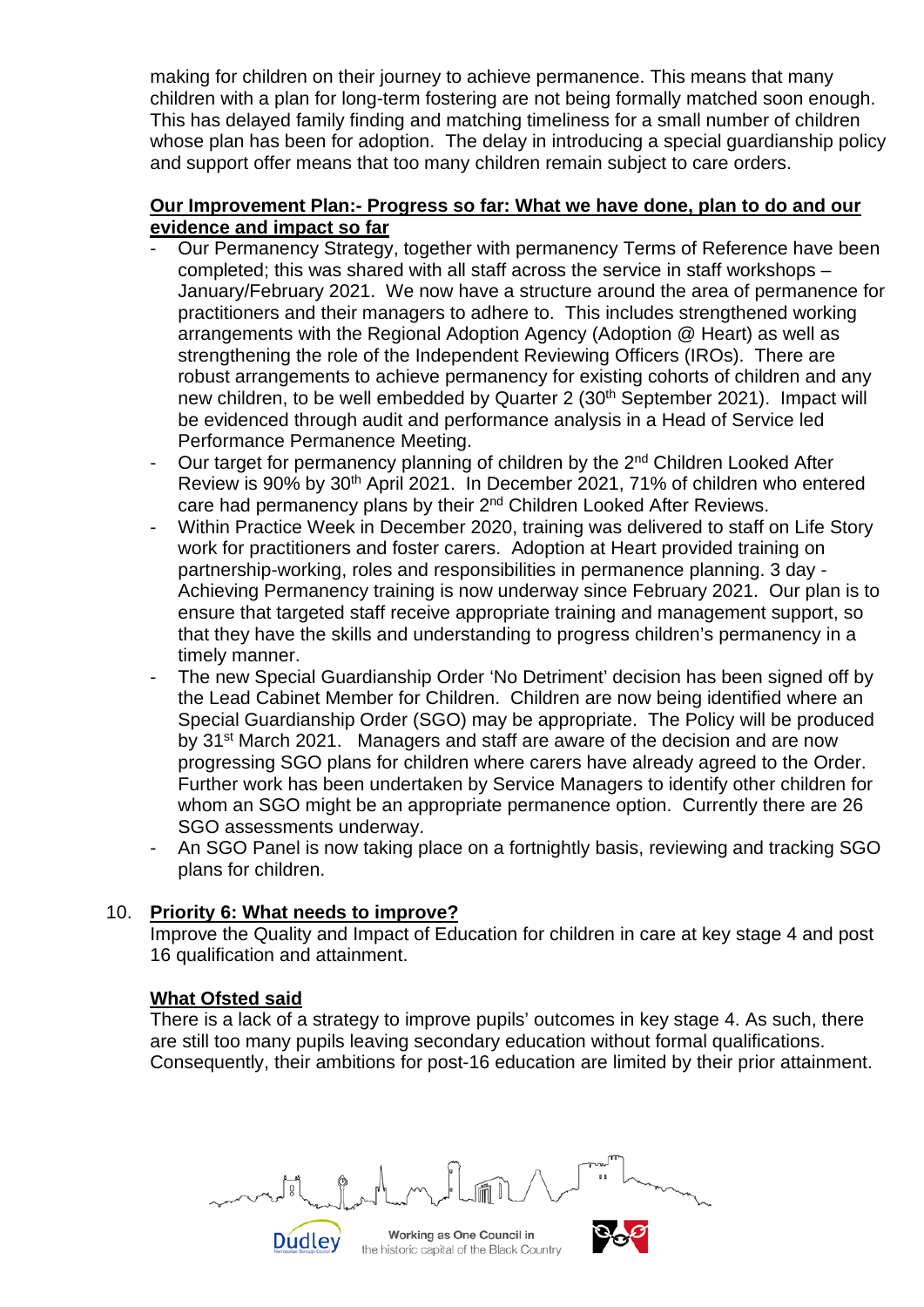Not enough children and young people are successful in securing apprenticeships or moving on to university.

### **Our Improvement Plan:- Progress so far: What we have done, plan to do and our evidence and impact so far**

- Since December, we now have a Connexions Personal Advisor linked to the Leaving Care Team, so that young people leaving care benefit from improved partnership working within the Council to increase chances of acquiring apprenticeships.
- We have delivered training to social workers to ensure that they provide aspirational support to children in care. On 7th January 2021, 6 social workers attended introduction to 'e-PEP' training. 11 Practitioners attended 'Education, Health Care Plans and Aspirations' training on 8th December 2021.
- The Education Attainment Strategy has been developed and implemented to improve all the outcomes of children in care; with a particular focus on pupils' outcomes in Key Stage 4 and post 16 qualifications.
- 8 young people have been supported with targeted tuition in functional skills. 2 of these have secured a level 2 qualification in numeracy. The remaining 4 are continuing with their training.
- Our target to increase the number of 19-25 care leavers in education, employment and training to 49.5% by Quarter 2. 41.7% of care leavers aged 19 – 25 are in education, training or employment as of February 2021.
- Within this strategy, we have developed a pathway programme that has targeted young people in care or leaving care who have left school with no qualifications. The percentage of 16 & 18-year-olds in care or leaving care who are not in education, employment and training (NEET) is 2.7% (5 children in total). These 5 children are receiving targeted support.
- Apprenticeship and Tertiary education strategy will be implemented by 31<sup>st</sup> March 2021, with the objective of increasing the number of children/young people in care or leaving care entering apprenticeships and tertiary education.
- The Dudley Virtual School (DVS) piloted a programme of children chairing their own Personal Education Plans (PEPs) in September 2020. This was successful and the DVS is now planning to roll this out in the Spring 2021 term. This will enable children/young people to have more influence on their PEPs. Young people spoke positively of this experience
- The Virtual School has also established connectivity with the Youth Offending Service (YOS), the Care Leavers Team and their networks to ensure all young people, including those in secure units and others over the age of 18, are offered the opportunity for a PEP. This will ensure that children/young people at risk of offending are supported in their education to reduce involvement in criminality and create more opportunities.
- To enable a system-wide approach to education, the development of the Dudley Education Strategy, developed by Education Services, specifically referencing

Working as One Council in the historic capital of the Black Country

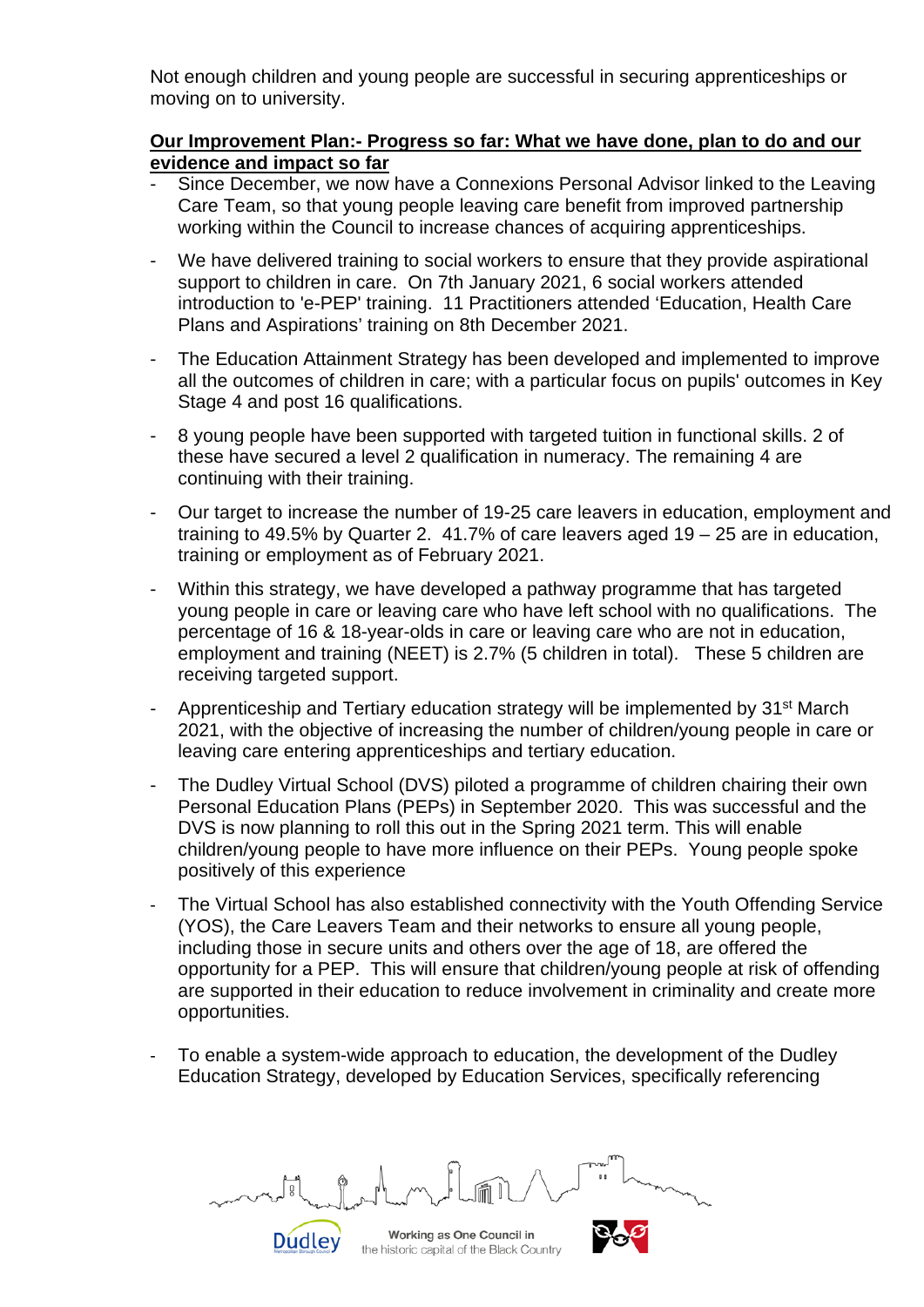Children in Care and Care Leavers

- Preparation for Adulthood Strategy has been developed by the SEND Improvement Programme, to be launched by 31<sup>st</sup> March 2021 and aligned the education of children in care and care leavers.

#### 11. **Priority 7: What needs to improve?**

The Case Transition points across all service areas to prioritise the needs of children and reduce unnecessary changes of workers.

#### **What Ofsted said**

When assessments conclude, children experience further delays in the progress of plans due to another change of worker. A new transfer policy, implemented in July 2020, has not improved practice.

#### **Our Improvement Plan:- Progress so far: What we have done, plan to do and our evidence and impact so far**

We have reviewed and launched the Transfer Protocol and monitor the timely transfer of children's cases. The revised Transfer Protocol was signed off in January 2021 and shared with staff across the service. Importance of timely transfer to reduce drift and delays in children's plans continues to be emphasised in training and drop-in sessions for practitioners and managers. Liquid Logic data is being used to evidence the timely flow of work across the system.

As a result of this children will experience more timely and effective intervention because their plans are not stalled by transfer delays.

#### 12. **Priority 8: What needs to improve?**

**Dudley** 

The pace of progression in the development of Non-familial Abuse and Exploitation

#### **What Ofsted said**

Children at risk from non-familial abuse or exploitation are not always supported well enough in order to reduce risk. The development of a hub model to improve children's experiences is beginning to help the local authority gain a better understanding of its local problem profile. However, services across the partnership are still disjointed. There is a lack of effective integration between children's services and the police in the response to children who go missing.

#### **Our Improvement Plan:- Progress so far: What we have done, plan to do and our evidence and impact so far**

- Exploitation Strategy has been completed. This is now being implemented with progress monitored through the Exploitation sub-group chaired by DCI Lambert – West Midlands Police. As a result of this, children/young people at risk of non-familial abuse and exploitation will receive coordinated multi-agency response that will reduce the level of risk.
- A phase 2 scope (January April 2021) of the Exploitation Hub, has been completed. This sets out the staffing/structural changes in this period. As a result of this, children

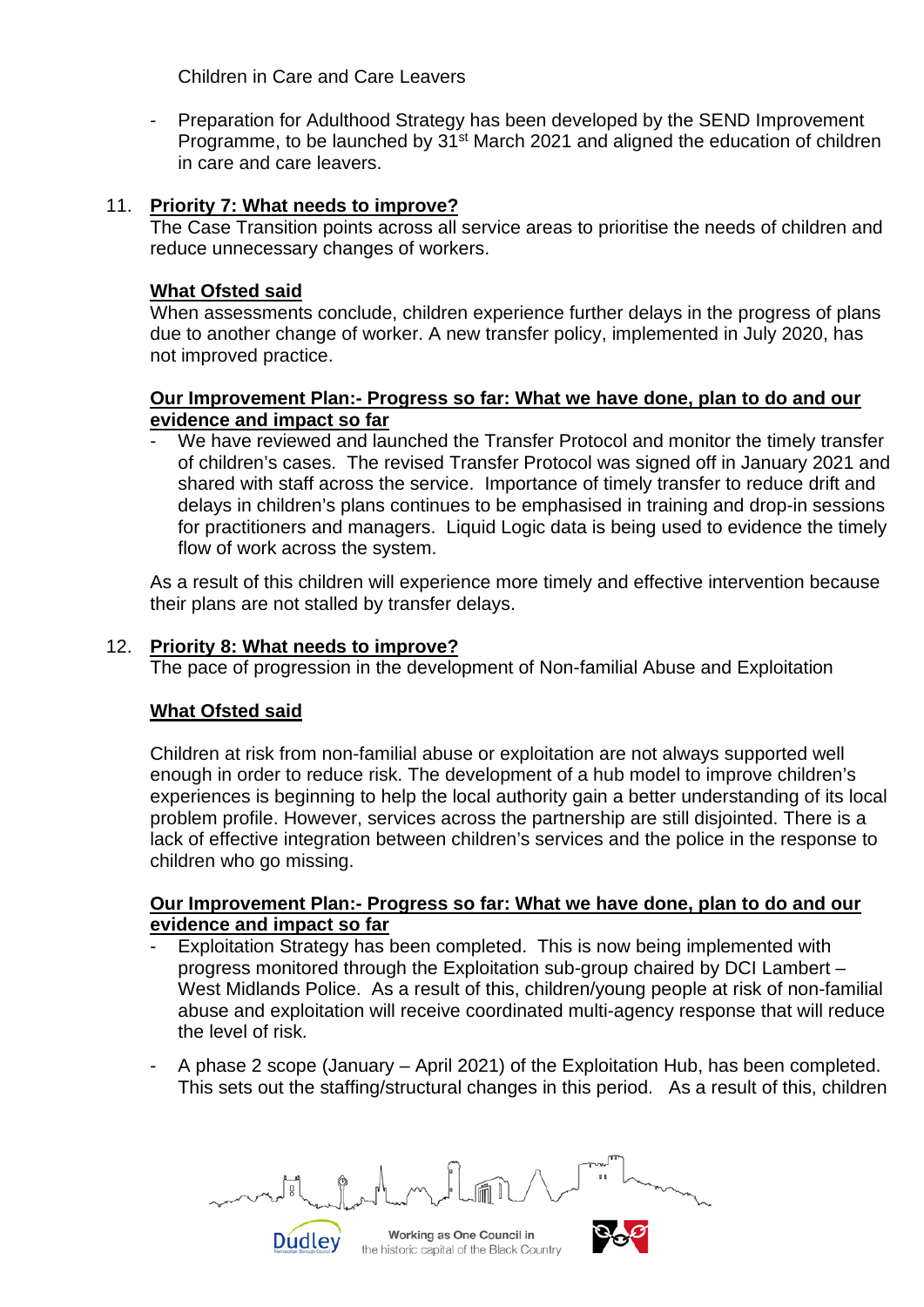and young people at risk of exploitation are receiving a more dedicated service, from appropriate staffing expertise.

- Training has been rolled out across Children's Services and partner agencies to enable staff to have a well-developed understanding of the complexities of exploitation, feel confident and well trained. Evidenced through staff surveys by Quarter 2 (end of September 2021).
- Children who have been reported missing will receive timely Return Home Interviews; the information from the interviews will be used to support children/ young people to reduce risk of missing and exploitation.
- As the Exploitation hub continue to improve its robustness, this is enabling more children to receive support timely. In January 2021;
	- o 6 new children/young people's cases were referred to the Exploitation Hub
	- o 38 children were reported missing
	- o All 38 children offered return interview
	- $\circ$  30 agreed to be interviewed
- Our partnership bid for support under the TCE Tackling Child Exploitation programme has been successful, which will provide 7 days of expert consultation into transition to adulthood for young people in January/February.
- Between 1<sup>st</sup> and 14<sup>th</sup> February, the Police will led a County Lines Intensification Week. During that week a pilot on one aspect of Police and Social Care joint working was undertaken. The evaluation of this small pilot will be used to develop the service further.

#### 13. **Priority 9: What needs to improve?**

Dudley

Improve the effectiveness of Supervision, Quality Assurance and Senior Management **Oversight** 

### **What Ofsted said**

Social work supervision is variable in quality and impact. It is too frequently descriptive, task-focused, not reflective, lacking in depth and not directive enough to help social workers to prioritise their work. The quality assurance and advocacy element that the independent reviewing officer service should bring to the oversight of children's care and progress of plans is largely ineffective in resolving delays.

#### **Our Improvement Plan:- Progress so far: What we have done, plan to do and our evidence and impact so far**

- The Head of Safeguarding is leading on a piece of work to strengthen the senior leadership response to serious incidents, process into the DSPP for serious safeguarding cases and referral to the National Safeguarding Panel.
- As a result of this, all senior leaders are beginning to have a better understanding of processes around serious safeguarding incidences. Evidence will be through better, more timely responses and embedding the learning across Children's Services.

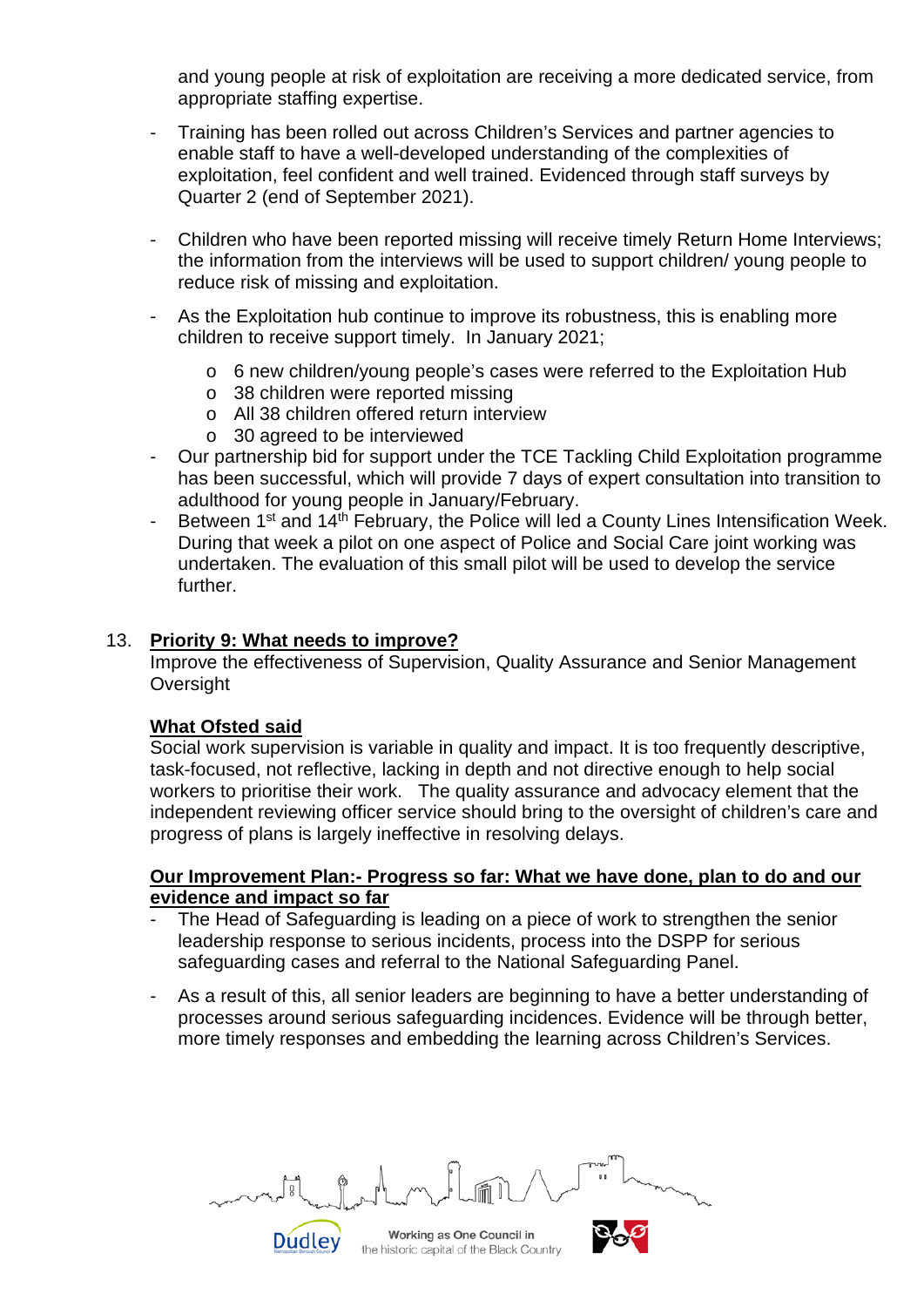- The Supervision Policy has been revised following consultation with managers and Practitioners Forum. This was shared during the Improvement Plan workshops with practitioners and managers in January and February 2021.
- Supervision training for managers is forming part of the Core Skills for Managers 5day Program, running from February to May 2021. Management oversight and supervision will be evidenced through scheduled supervision auditing.
- The performance for case supervision within the measure of one month was 45% in November. A review of approach and measure of supervision was completed in February 2021 meaning that we have more accurate performance data. We aim to achieve a target of 95% supervision by 30<sup>th</sup> April 2021

Case Supervision target profile:

- o 70% February 2021
- o 85% March 2021
- o 95% April 2021
- Where children are at the highest levels of risk and need, practitioners will have more frequent case supervision. This will improve the timeliness and quality of supervision.
- The Quality Assurance and Learning Framework was completed and shared with managers and IROs in February 2021. Responses to Quality Assurance activities, particularly audits / Independent Reviewing Officer Dispute Resolutions will be timely and evidence improvement in the support and protection that children receive.
- An audit of complaints was undertaken in November 2020. Lessons from audit has been incorporated into staff training. A programme of training/complaints workshops will be completed by April 2021 with an aim of improvements in responding to complaints in a timely manner;
	- o Quarter 2 71%
	- $\circ$  Quarter 3 75%
- Within Liquid Logic, we will be able to evidence more clearly, management responses to IRO Dispute Resolution and closing the loop activity on audits. This will result in better tracking and reporting of management responses to children's plans where the dispute resolution protocol has been initiated.
- An analysis of training needs/achieved for Restorative Practice is underway. This includes requesting partners' commitment to Restorative Practice from March 2021
- We will evaluate caseloads for social workers based on area of services with target caseloads of 18. Our figures for December 2020 were;
	- o Stat Neighbours 18,
	- o West Midlands 17.9

- $\circ$  National 17.4
- o Average Caseload per Social worker 24.1
- We will define and agree approach for multi-agency audits, Multi Agency Case File Audits (MACFA), to share learning and challenge across partners by March 2021. MACFA Days have been planned quarterly, with a minimum 5 children's cases audited. Learning and sharing events/engagement across partners will be scheduled

Working as One Council in the historic capital of the Black Country

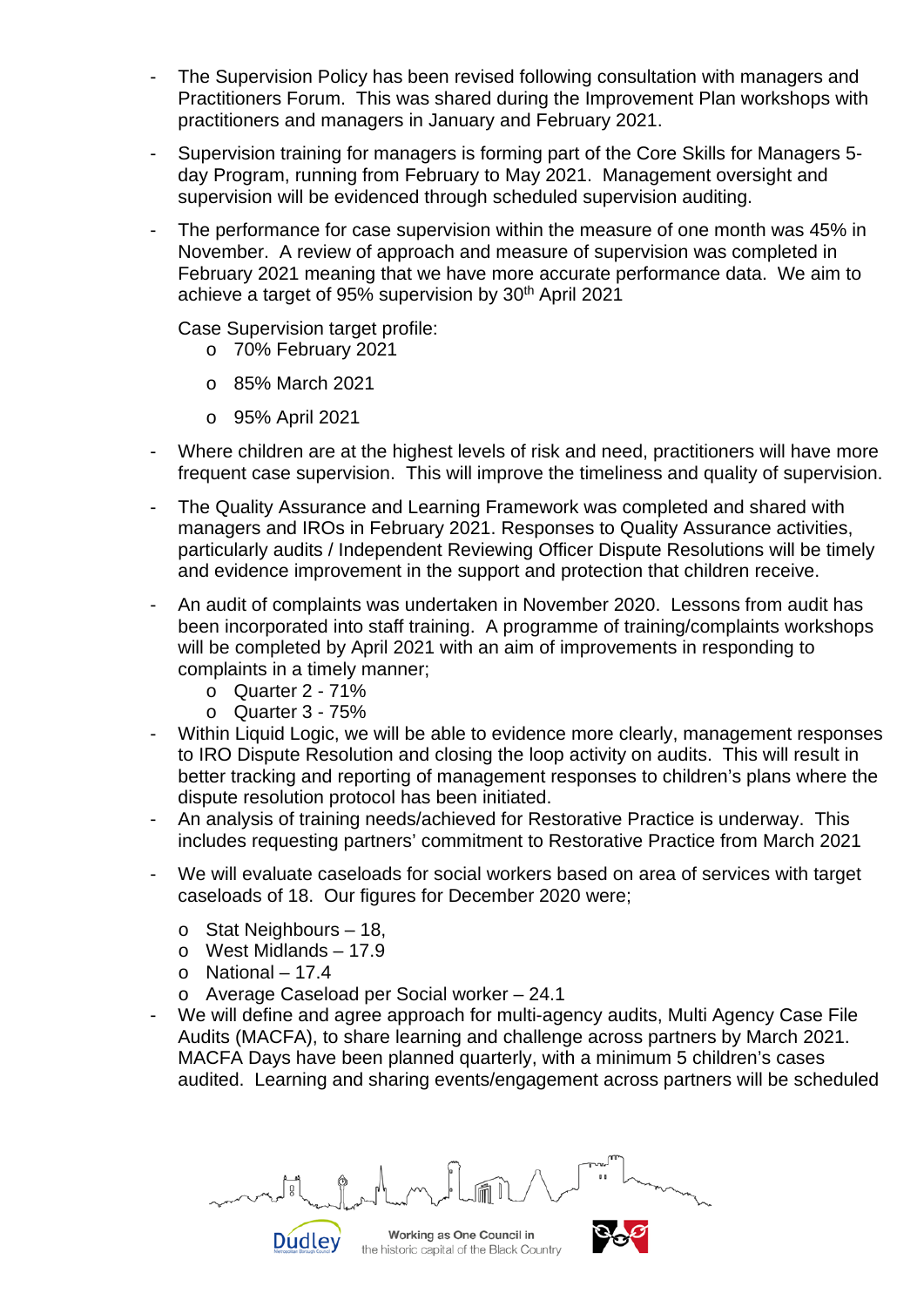each quarter. This will lead to improvements in practice.

### **Finance**

- 14. As part of the Council's Medium Term Financial Strategy, Children's Services are to receive £6.150m growth in 2021/22 which will address current spending pressures mainly for placements for looked after children and home to school transport. However, saving targets of £1.340m in 2021/22 rising to £2.140m by 2023/24 are expected to be achieved, which needs to be considered as part of Children's Services overall context.
- 15. At the time of writing this report there is no specific funding identified to support the Children's Services Improvement Plan, except for £0.170m identified via the MTFS process to provide additional resource for the Children with Disabilities Team. Any further costs associated with the Improvement Plan must be met from within existing resources.

#### **Law**

- 16. The Education and Inspections Act 2006, along with its associated Regulations, empowers the Office for Standards in Education, Children's Services and Skills (Ofsted) to, amongst other things, inspect and regulate children's social care services, in order to ensure those services are suitable for children in need and potentially vulnerable young people, as defined by the Children Act 2004, Childcare Act 2006, Education Act 2002, etc.
- 17. If a local authority fails to co-operate with Ofsted or its services do not improve, the Secretary of State for Education is entitled to intervene and take the action that they consider necessary, which could initially involve directing Ofsted to conduct further investigations.
- 18. By developing and implementing the Improvement Plan agreed with Ofsted, Dudley Metropolitan Borough Council is ensuring that children and young people in its area received a suitable service and complying with its duty to co-operate with Ofsted.
- 19. The swift implementation of the SGO no-detriment policy will result in an increased number of applications to the court for Discharge of Care Orders to be substituted by Special Guardianship Order. It is noted that circa 26 SGO assessments are underway, and this will have a financial and personnel impact of the delivery of such necessary change. Ongoing discussions will need to take place between the Service Director and Principal Solicitor around this impact.

### **Equality Impact**

20. The Improvement Plan is not a policy document. It sets out improvement priority areas which affects a number of policy documents that may require Equality Impact Assessments to be undertaken. The improvement plan is a framework with which improvement activities will take place. Where a specific policy or a change needs to be implemented, Equality Impact Assessment will be considered. No Equality Impact Assessment has been completed as a result. The improvement plan does not focus on designing new or redesigning existing services. As a result, no Equality Impact

Working as One Council in the historic capital of the Black Country